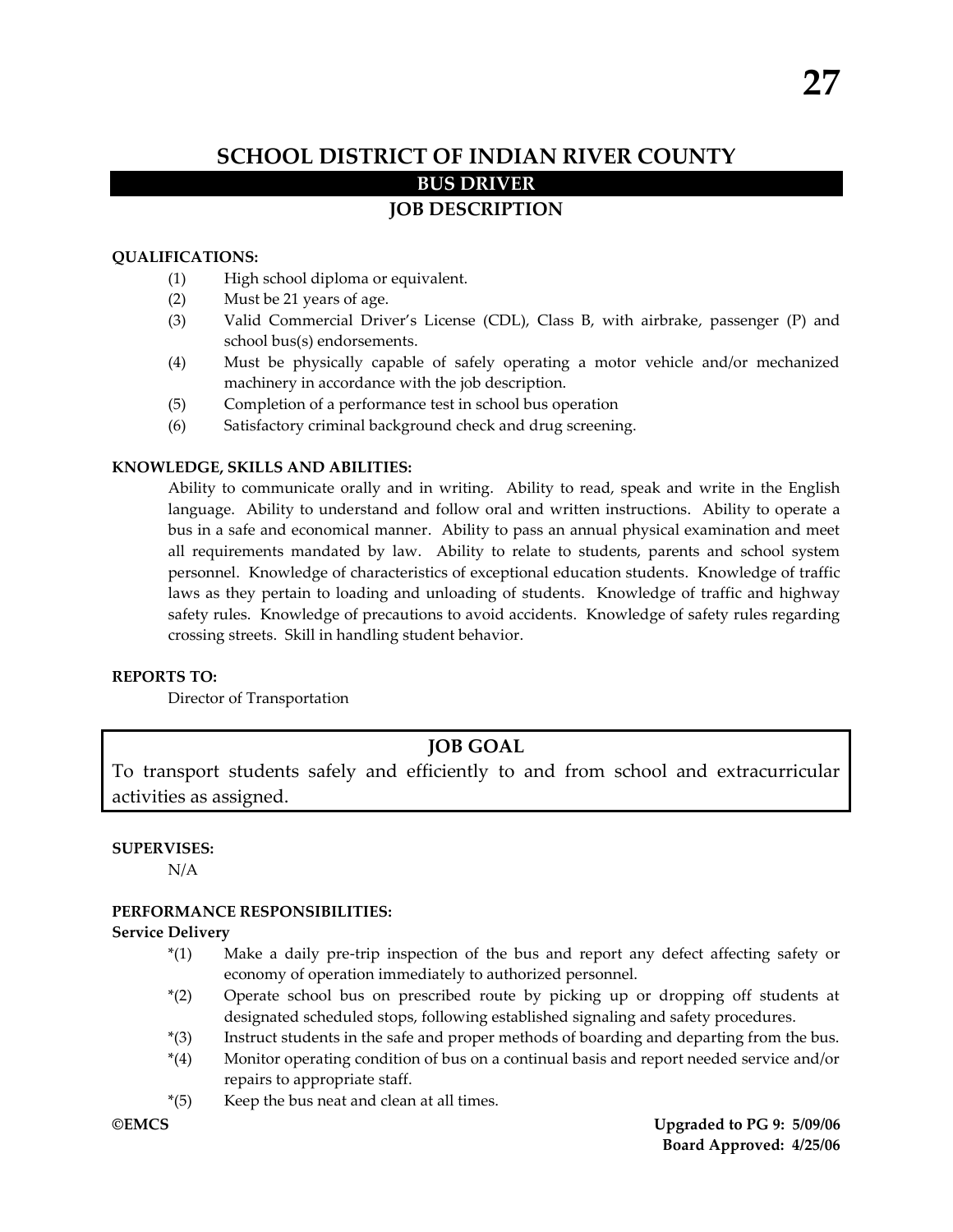- \*(6) Handle problems related to student conduct and maintain discipline by reporting unacceptable behavior to the proper authority.
- \*(7) Report delays and accidents.
- \*(8) Prepare accident reports and other reports as required.
- \*(9) Attend and participate in conferences and training classes for school bus operators and be prepared at any time to pass successfully a reasonable examination concerning traffic laws, state and local transportation regulations and driving skills.
- \*(10) Observe and obey all laws and regulations of the State Board of Education relating to transportation including traffic laws and mandatory safety regulations for school buses.
- \*(11) Conduct emergency evacuation of students and assist in lifting or carrying as required.
- \*(12) Be punctual, courteous and fair in dealing with bus riders.
- \*(13) Supervise emergency evacuation drills at least two (2) times each school year as directed by the school principal.
- \*(14) Remain on the bus while students are loading and unloading.
- \*(15) Signal children to cross street or highway; ensure that children are safely across street prior to leaving bus stop.
- \*(16) Ensure that no students remain on the bus at the end of the route.
- \*(17) Demonstrate initiative in the performance of assigned responsibilities.

### **Employee Qualities/Responsibilities**

- \*(18) Conduct oneself in the best interest of students including but not limited to being clean and neat in appearance, refraining from the use of tobacco, alcohol or drugs while operating the bus, and the use of appropriate language.
- \*(19) Meet and deal effectively with the general public, staff members, students, parents, administrators and other contact persons using tact and good judgment.
- \*(20) Follow attendance, punctuality and other qualities of an appropriate work ethic.
- \*(21) Ensure adherence to good safety standards.
- \*(22) Maintain confidentiality regarding school/workplace matters.
- \*(23) Model and maintain high ethical standards.
- \*(24) Maintain expertise in assigned area to fulfill position goals and objectives.
- \*(25) Participate successfully in the training programs offered to increase skill and proficiency related to assignment.

# **Inter/Intra-Agency Communication and Delivery**

- \*(26) Exercise service orientation when working with others.
- \*(27) Keep supervisor informed of potential problems or unusual events.
- \*(28) Use effective, positive interpersonal communication skills.
- \*(29) Respond to inquiries and concerns in a timely manner.
- \*(30) Serve on school/district committees as required or appropriate.

### **System Support**

- \*(31) Exhibit interpersonal skills to work as an effective team member.
- \*(32) Follow federal and state laws as well as School Board policies, rules and regulations.
- \*(33) Demonstrate support for the school district and its goals and priorities.
- \*(34) Demonstrate initiative in identifying potential problems or opportunities for improvement.
- \*(35) Prepare or assist in the preparation of all required reports and maintain all appropriate records.
- \*(36) Participate in cross-training activities as required.